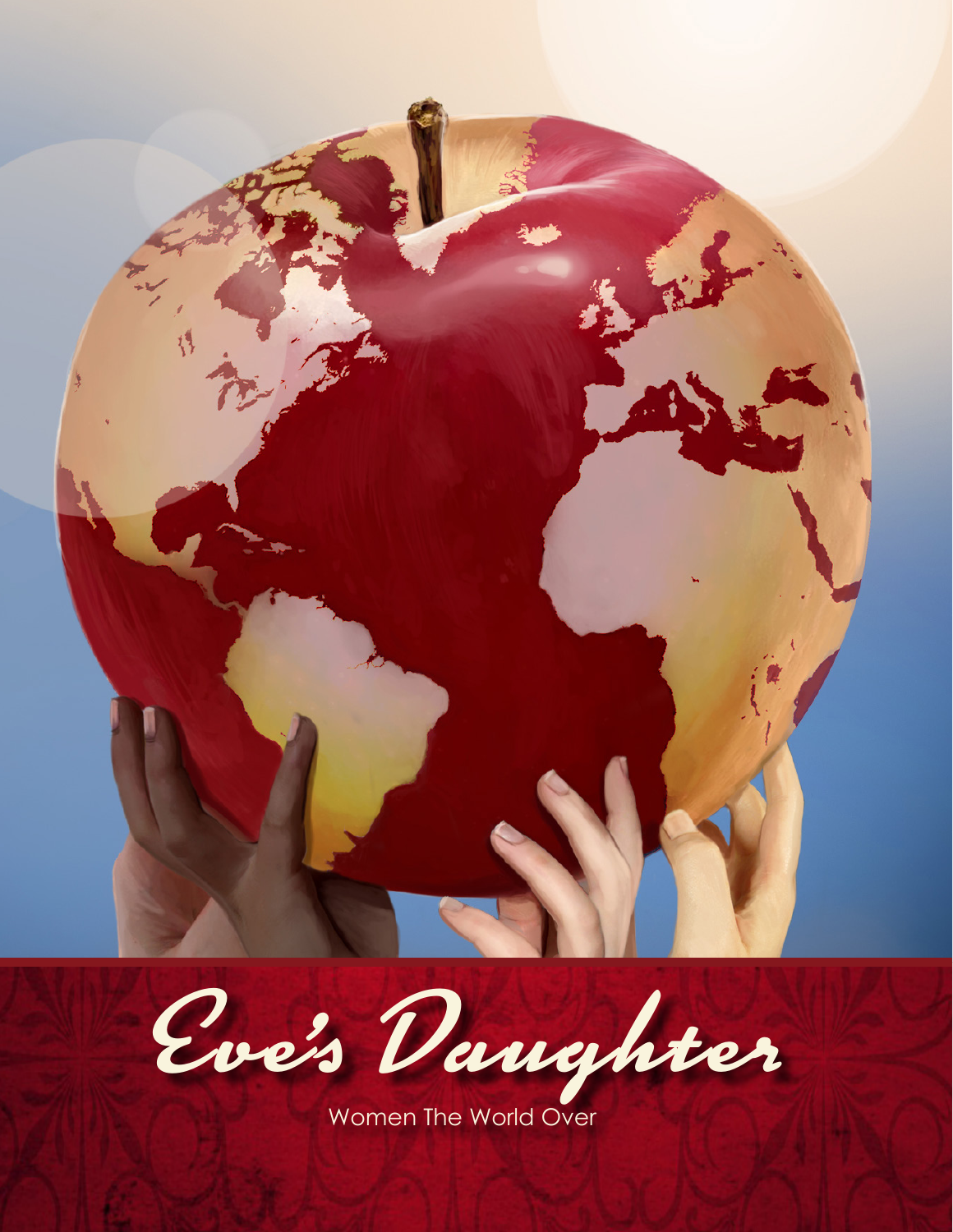# Who Is Eve's Daughter?

She is all of us; daughters, mothers, grandmothers the world over. Eve's very name meant 'Mother of all who have life.' Therefore, every woman today can be Eve's Daughter.

#### **How did God regard woman?**

Keep in mind Eve was the last living thing called into existence. Unlike Adam who was made from the dust of the earth, Eve was made of flesh and bone by the very hand of God. We are told she was to be Adam's partner to complete him, and in God's final act of creation – Eve – his creation was complete. Eve was God's final gift to the world and that gift passed on to us in the form of the gift of co-creation of life.

After thousands of years of masculine dominance, it's time for the restoration of the feminine/ masculine balance as was the plan for Adam and Eve from the time of creation. Both masculine and feminine need the energy of the other in order for the fullness of God's creation to come into existence. Each of us, man and woman, has a part to play in this restoration.

As we learned from the six extraordinary women we have studied, God shows up in unexpected places, to move in unexpected ways, through those who were open to their destiny. We can expect him to do the same through us.

As one person put it, we are not accidents going somewhere waiting for life to happen, we are blessings going somewhere with intent, making things happen!

Indigenous cultures the world over recognize the value of their women; it is time we in the modern, developed world do the same. We would do well to understand this Cheyenne proverb: *"A nation is not conquered until the hearts of its women are on the ground. Then it is done, no matter how brave its warriors or how strong their weapons."*

We are a part of the bigger plan and we each have a destiny to fulfill if this plan is to come to fruition. Our planet is on the brink of ecological destruction; countries are on the brink of war; and men, women, and children worldwide are starving and ravaged by war.

Eve's Daughters, each of us, have the ability to make a difference, to restore balance. Not by force or politics, but by being who we are and by how we choose to live our lives. The world today needs women of all ages, of all races, and all religions to unite in service.

Physician Rachel Naomi Remen, a midlife woman who is medical director of the Commonwealth Cancer Help Program in Bolinas, California, and author of Kitchen Table Wisdom, writes about the difference between service as a form of connection with life, and service that is a veiled form of judgment; a statement that someone is broken and needs fixing.

"In fixing there is an inequality of expertise that can easily become a moral distance. We cannot serve at a distance. We can only serve that to which we are profoundly connected; that which we are willing to touch. This is Mother Teresa's basic message. We serve life not because it is broken but because it is holy."

The opportunities to serve are all around us constantly. We can serve every day by the hundreds of small choices we make, by finding a higher ground when dealing with conflict, to care a little more, to give a little more, and to do what we do best, talking with and relating to other women. Every interaction is an opportunity to serve, to share love and goodwill. Sharing love and goodwill is not a one-way street, what we give away comes back to us.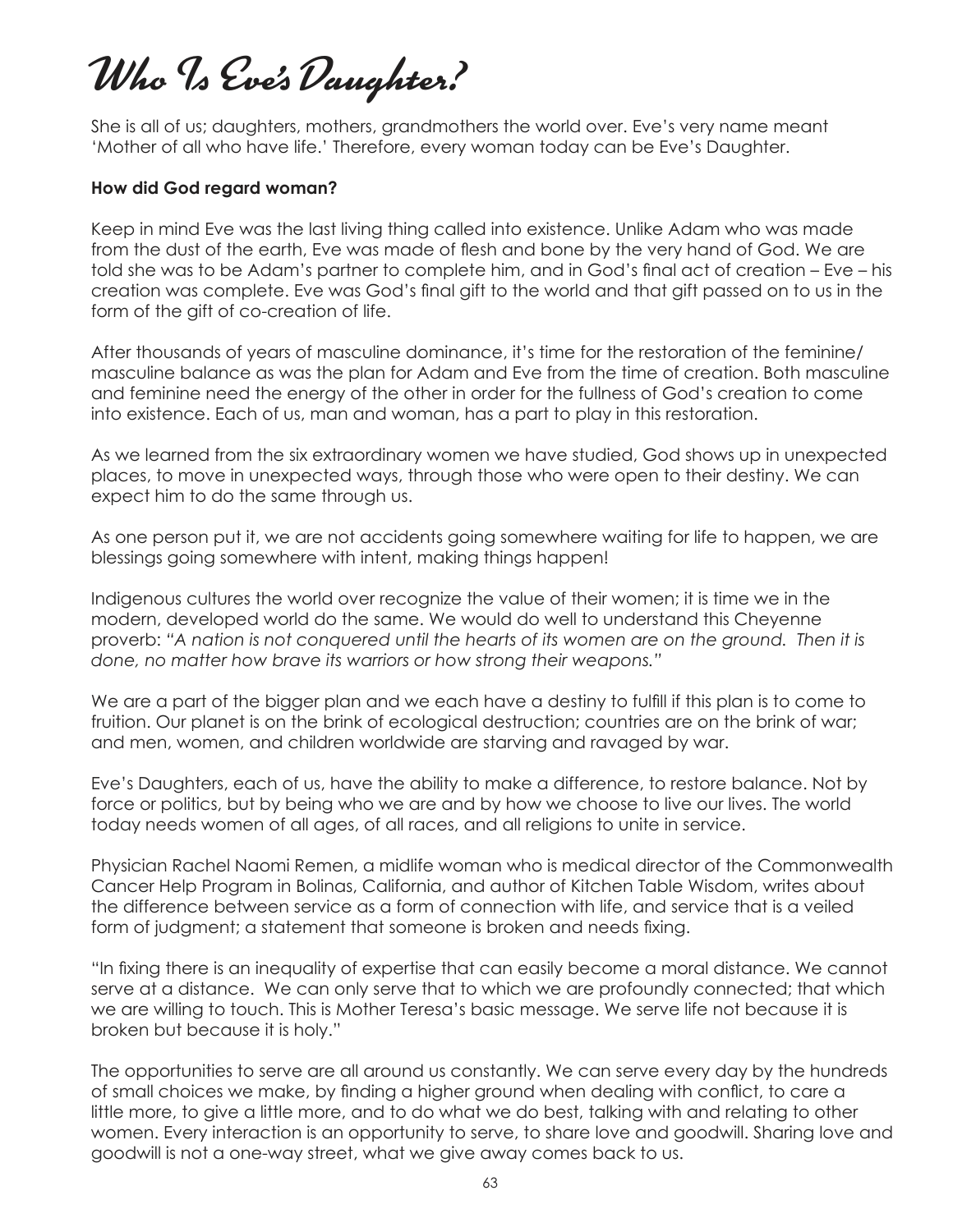In terms of health, the gift of giving results in a stronger immune system, fewer illnesses, and a longer life. As a health strategy alone, service to others makes sense. Every act of kindness and compassion towards others is multiplied when they, in turn, pass it on. One by one, the world becomes a better place. Service is indeed the gift that keeps on giving.

The Women of the Bible are the perfect companions to give encouragement, inspiration, and hope on our journey of service. They have led the way, now we must follow. The self-esteem generated by service to other keeps hopelessness from taking root. From a spiritual perspective, service is a good working definition of spirituality in action.

## *Without others, we wouldn't have the opportunity to become better human beings.*

# Study Guide

*As Eve's Daughters (and Sons) we need to ask ourselves, "How are we exemplifying the teachings we have learned during the study of Women of the Bible?". Here are some important questions to consider.*

## *1. What if you worked at being a better friend?*

• Over time we know any friendship can suffer from differences of opinion, hurt feelings, and neglect. Think what you can do to improve your friendships. Strive to repair friendships as soon as possible while there is still the love for each other. Many friendships grow stronger from shared adversity and pain. Choose to focus on the love, not the hurt.

#### *2. What if you truly learned to forgive?*

- Lack of forgiveness creates a dark place within the heart that prevents you from experiencing the perfect state of happiness that is your birthright.
- To be unforgiving is like taking poison and expecting the other person to die. "*Be kind and merciful, and forgive others, just as God forgave you because of Christ*." (Ephesians 4: 32).

#### *3. What if you actively strive to love others as you love yourself?*

- When you truly love another as yourself, you will actively seek what is best for them.
- How you see and treat others has a lot to say about your state of integrity. We see this demonstrated often in the workplace. Do you love your employer as yourself or is it okay to "borrow" a few things from work that no one will miss?

# *4. What if you did your very best to live at peace with everyone?*

- Imagine a day without second-guessing someone's actions. No back-stabbing gossip, no shifting blame to someone else, and especially letting go of the need to be a "pot-stirrer" when you know of ongoing conflicts involving someone you are talking to.
- When upset, do not throw the first stone. You have no way of knowing what lies in another's heart. Attacking another puts them in a defensive, and thus adversarial, position in which peace is not an option.